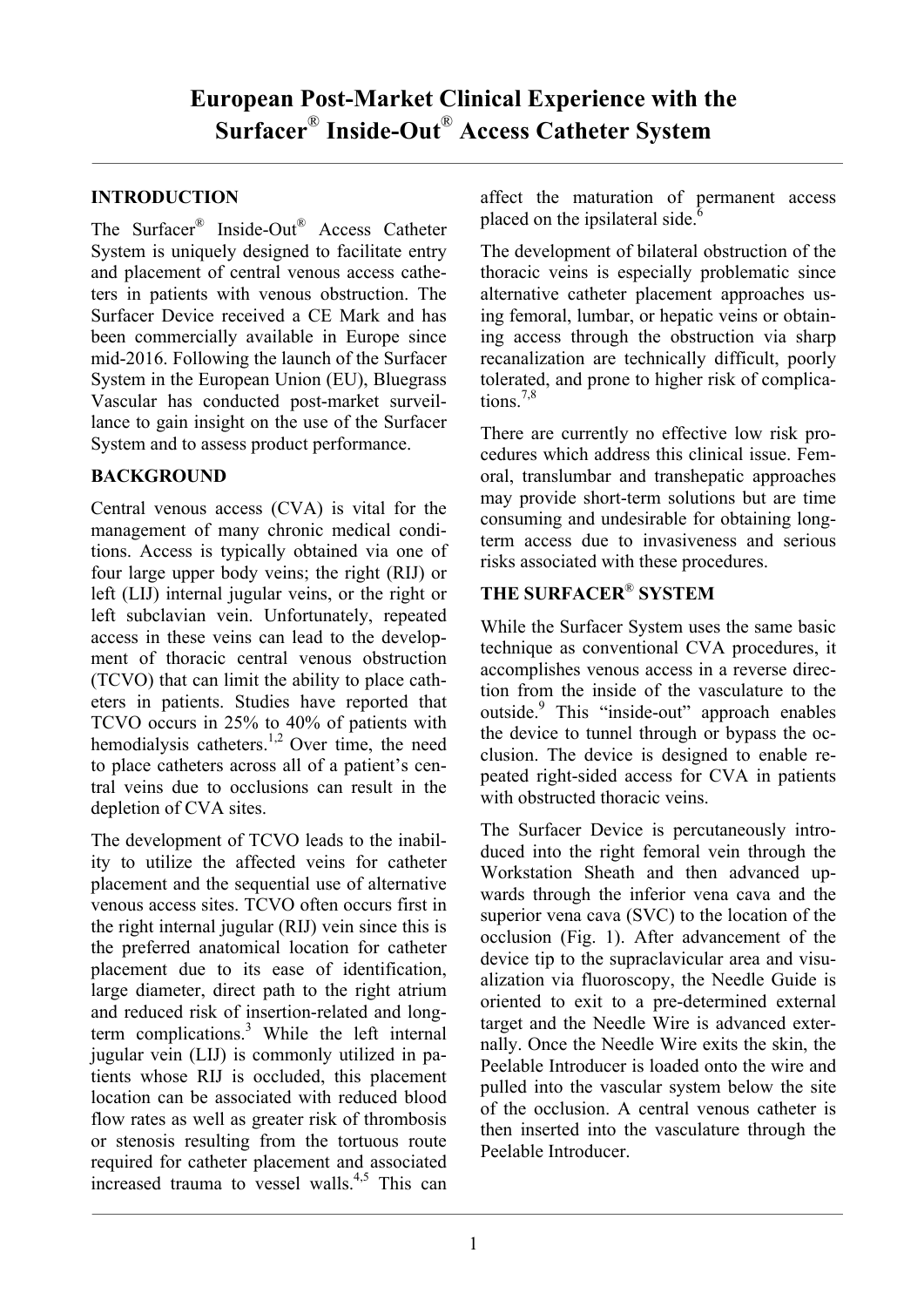**Fig. 1. Anatomical path for the Surfacer® Inside- Out® access procedure**



The use of the Surfacer System provides potential clinical benefits which cannot be achieved with alternative approaches currently being utilized in patients with TCVO. For hemodialysis patients, the ability to avoid the placement of catheters via the more tortuous approach associated with left-sided thoracic veins also has the potential to improve the ability to create or mature permanent arteriovenous (AV) access on the contralateral side, since catheter placement on the ipsilateral sides has been demonstrated to have a negative impact on fistula outcomes. 6,10 Achieving the ability to utilize an AV fistula as opposed to the prolonged use of a catheter for hemodialysis access has clear clinical and economic benefits. 11,12

Prior to commercialization in the European Union, the Surfacer System was utilized for 12 patients with TCVOs in an IRB approved clinical investigational study.<sup>9</sup> Subsequent to receiving CE Mark, the Surfacer Device has now been utilized to enable catheter placement in over 250 patients with TCVOs worldwide.

The present analysis reports on postcommercialization experience with the Surfacer System in patients from over 30 hospitals and clinics, primarily in Europe. The information below is based on data obtained via device evaluation forms completed for patients at these sites. This form was designed to enable the identification of the clinical condition that necessitated central venous access, the type of occlusion (Fig. 2), procedural times, and the assessment of product performance. Specific patient demographic information was not collected for privacy reasons.

#### **Fig. 2. Categories of thoracic central venous occlusions (TCVOs)**





B. Bilateral IJ and SC occlusions

A. Unilateral RIJ occlusion





D. Total occlusion of SVC

C. SVC occlusion above azygos

### **RESULTS**

Evaluation forms were completed for a total of 95 patients undergoing the Surfacer procedure between July 2016 and March 2019. As shown in Figure 3, 87% of patients in this series required central venous access for delivery of hemodialysis. Table 1 summarizes the locations for venous occlusions in this patient population. This included 21.7% of patients with an occlusion of the RIJ alone, 25.3% of patients with bilateral occlusions of their IJs and subclavian veins, and 38.6% of patients with occlusions of the superior vena cava above the azygos vein, 9.6% with total occlusion of the superior vena cave (SVC) and 2.4% with unilateral left or right IJ with subclavian vein occlusions.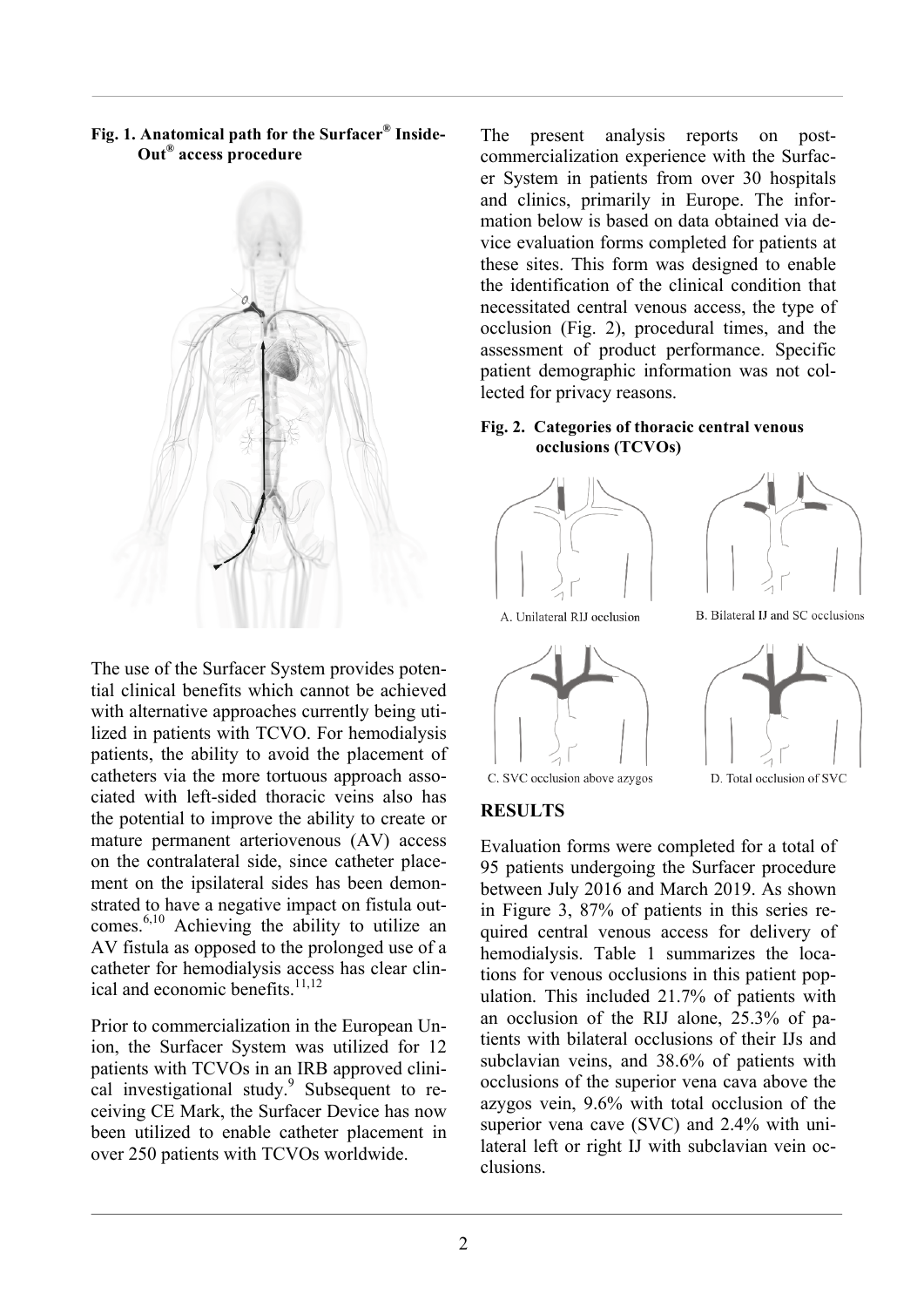

**Fig. 3. Clinical reason why central venous access was required**

The median total cumulative procedure time for this patient series was 50.0 minutes (range 9 to 175 minutes). The median time required for the Surfacer procedure, Workstation Sheath insertion to Surfacer Device removal, was 18.0 minutes (range 3 to 125 minutes). Figure 4 summarizes the range of Surfacer procedure times for the present patient series.

One Surfacer procedure had to be terminated due to abnormal anatomy of the patient due to Kleinfelder's syndrome. Central venous access was successfully obtained for all remaining patients. Physicians performing the procedure reported they were very satisfied with the handling of the Surfacer Workstation Sheath

**Fig. 4. Time required for Surfacer Procedure**

and the ability to visualize the obstruction and device during the procedure.

While the desired access was obtained for all patients, some resistance of the Surfacer Device advancing through the Workstation Sheath was reported for 10.4% of the procedures. Physicians reported that for 98.8% of the procedures, they were easily able to visualize the external Exit Target and advance the Needle Wire externally to this target.

|                     | Table 1. Summary of anatomical location for |  |
|---------------------|---------------------------------------------|--|
| venous obstructions |                                             |  |

| <b>Location of venous obstruction</b> | % of patients |
|---------------------------------------|---------------|
| Unilateral RIJ occlusion              | 21.7%         |
| Bilateral IJ and SC occlusions        | 25.3%         |
| SVC occlusions above azygos           | 38.6%         |
| Total occlusion of the SVC            | 9.6%          |
| Right IJ and SC occlusions            | 12%           |
| Left IJ and SC occlusions             | $1.2\%$       |
| Other                                 | $2.4\%$       |

The Surfacer System was used a second time to obtain right-sided access in five patients. Three patients required catheter replacement for medical reasons following initial successful catheter placement with the Surfacer System. Two additional patients achieved subsequent successful catheter replacement with the Surfacer System following the development of catheter infections which required catheter removal. These infections were unrelated to the use of the Surfacer System.